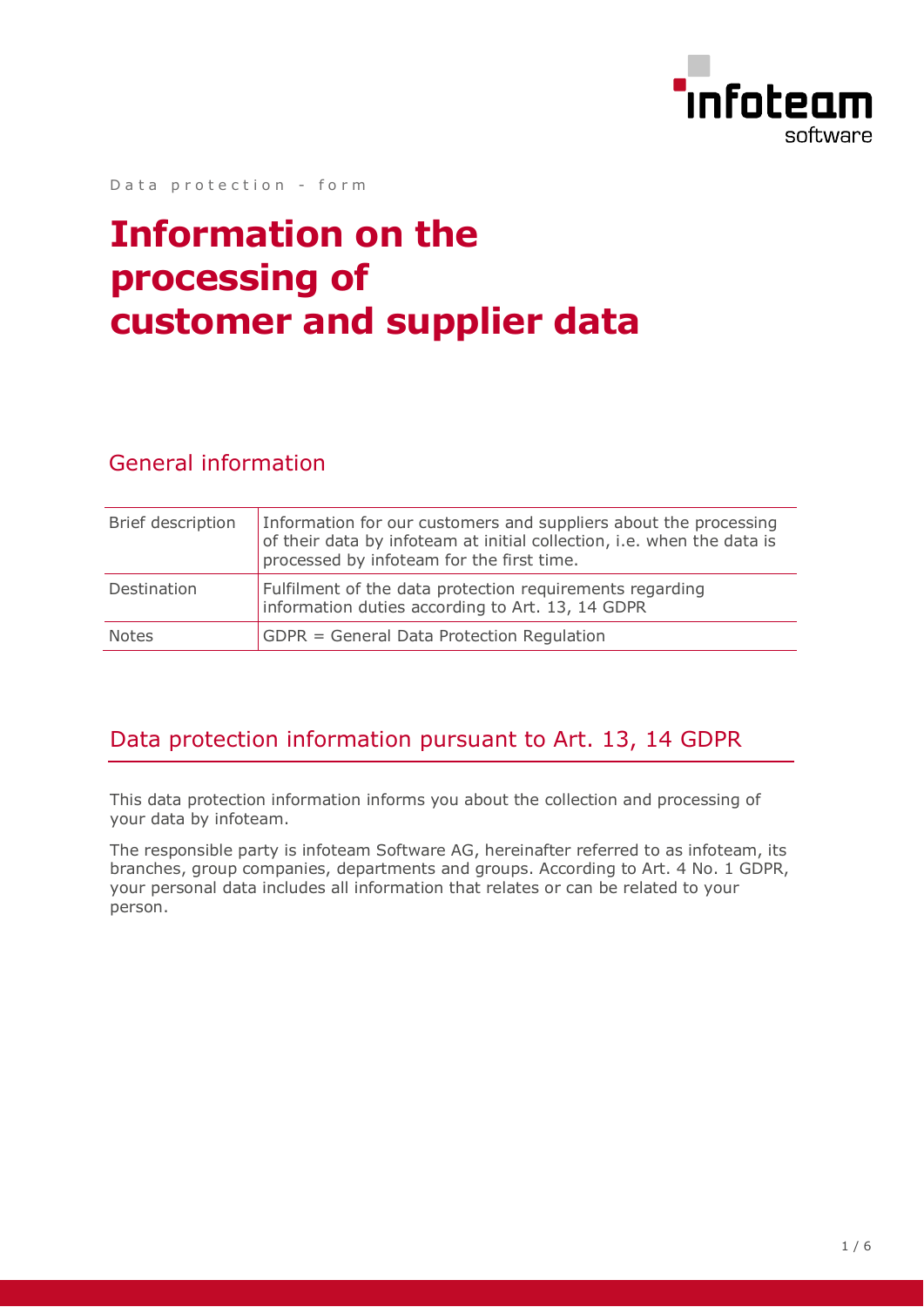

# Content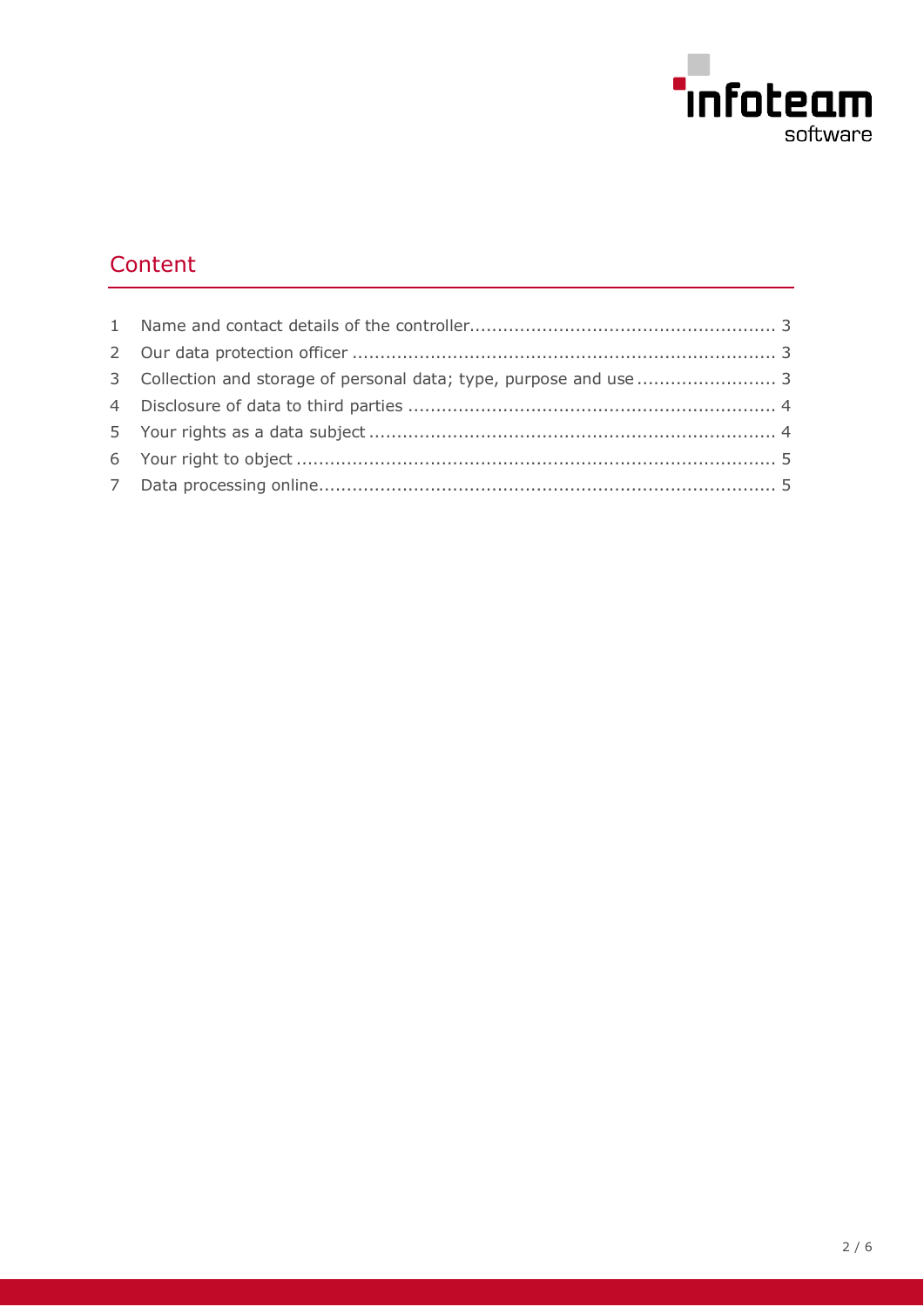

# <span id="page-2-0"></span>1 Name and contact details of the controller

The responsible party within the meaning of data protection law is

**infoteam Software AG** Am Bauhof 9 91088 Bubenreuth

You will find further information about our company, details of the persons authorised to represent it and also further contact options in our imprint on our website: https://www.infoteam.de/impressum

# <span id="page-2-1"></span>2 Our data protection officer

We have appointed a data protection officer in our company. You can reach her under the following contact options:

Dr Marion Herrmann Datenschutz Symbiose GmbH, Hundingstr. 12, 95445 Bayreuth, Germany E-mail: datenschutz@infoteam.de

### <span id="page-2-2"></span>3 Collection and storage of personal data; type, purpose and use

If you instruct us, the following information will be collected:

- Salutation, title, first name, last name
- Address
- **E-mail address**
- Telephone number (landline and/or mobile)
- Fax number, if applicable (if available & desired)
- **Contact details, e.g. to messenger services**
- **Account details, if applicable**
- Date of birth, if applicable
- Access data, if applicable (if necessary for cooperation)
- in order to be able to fulfil our contractual obligations towards you;
- in order to be able to fulfil our contractual obligations towards our clients;
- **i** in order to be able to comply with our legal obligations;
- **for correspondence with you;**
- **for invoice processing:**
- If applicable, creditworthiness data (event-related)

In addition, all information is collected that is necessary for the fulfilment of the order/contract with you.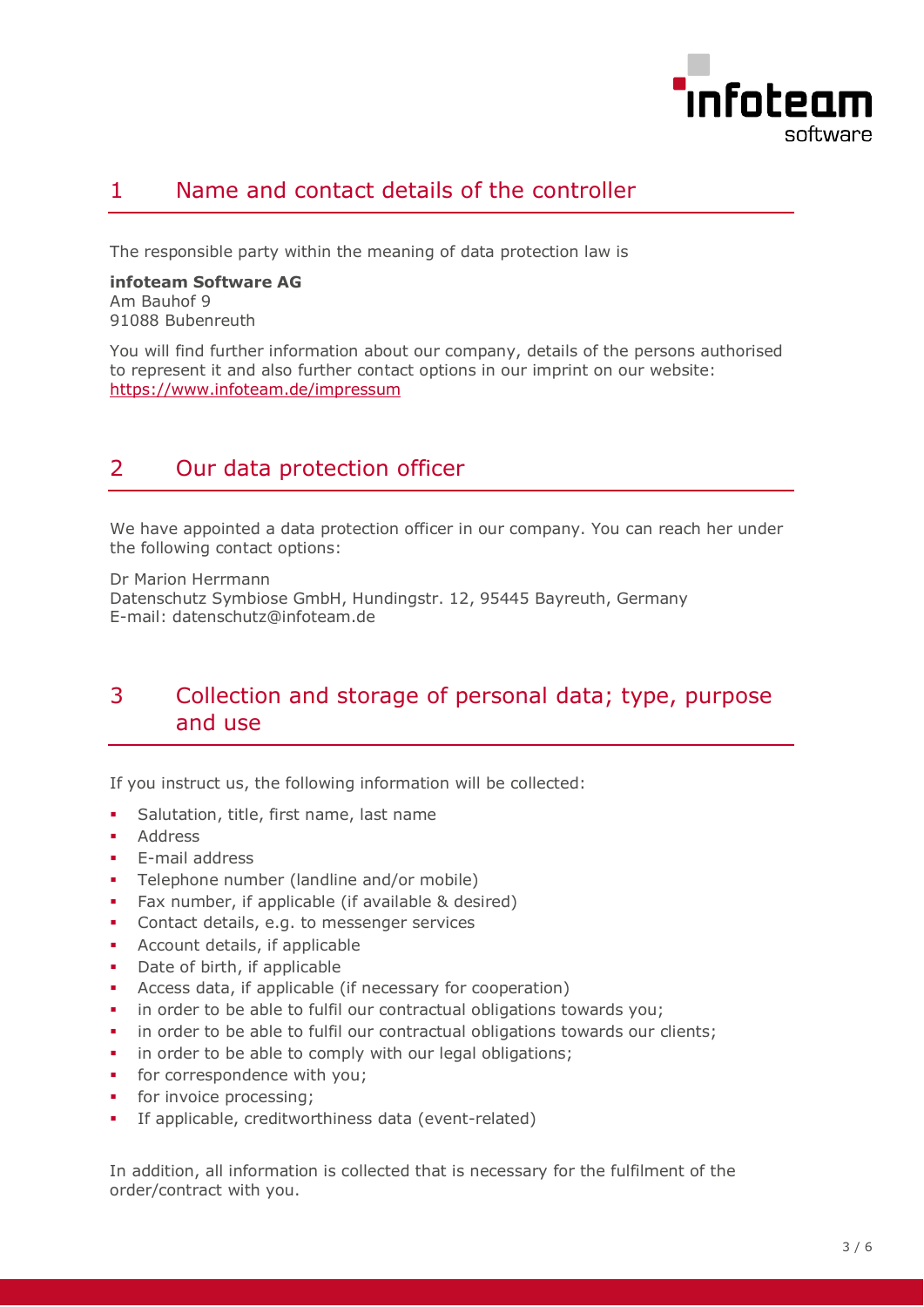

The collection of personal data takes place,

- to be able to identify you as a customer or supplier;
- to be able to advise you appropriately;
- in order to be able to fulfil our contractual obligations towards you;
- **i** in order to be able to comply with our legal obligations:
- for correspondence with you;
- for invoicing or, if applicable, within the framework of the dunning process;
- **for the purposes of permissible direct advertising;**
- to assert any claims against you.

The processing of personal data takes place on the occasion of your enquiry (customer) with us or your commissioning (supplier) by us and is necessary for the stated purposes for the processing of your order and for the fulfilment of obligations from the underlying contract. Legal bases for this are Art. 6 para. 1b GDPR, the fulfilment of contractual obligations, Art. 6 para. 1f GDPR, within the framework of the balancing of interests and due to legal requirements according to Art. 6, para. 1c GDPR.

The personal data collected will be stored until the expiry of the statutory retention obligation for merchants (6 or 10 years after the end of the calendar year in which the contractual relationship was terminated) and then deleted. This does not apply exceptionally if we are obliged to store the data for a longer period due to tax or commercial law retention obligations (according to HGB, StGB or AO) or if you have consented to storage beyond this.

#### <span id="page-3-0"></span>4 Disclosure of data to third parties

As a matter of principle, your personal data will not be transferred to third parties. Exceptions to this only apply if this is necessary for the processing of contractual relationships with you. This includes in particular the transfer to service providers commissioned by us (so-called order processors) or other third parties whose activities are necessary for the execution of the contract (e.g. shipping companies, banks). The data passed on may be used by the third parties exclusively for the purposes stated.

# <span id="page-3-1"></span>5 Your rights as a data subject

As a person affected by data processing, you have various rights:

- **Right of withdrawal**: You can withdraw your consent at any time. The data processing based on the revoked consent may then no longer be continued for the future.
- **Right to** information: You can request information about your personal data processed by us. This applies in particular to the purposes of the data processing, the categories of personal data, if applicable, the categories of recipients, the storage period, if applicable, the origin of your data as well as, if applicable, the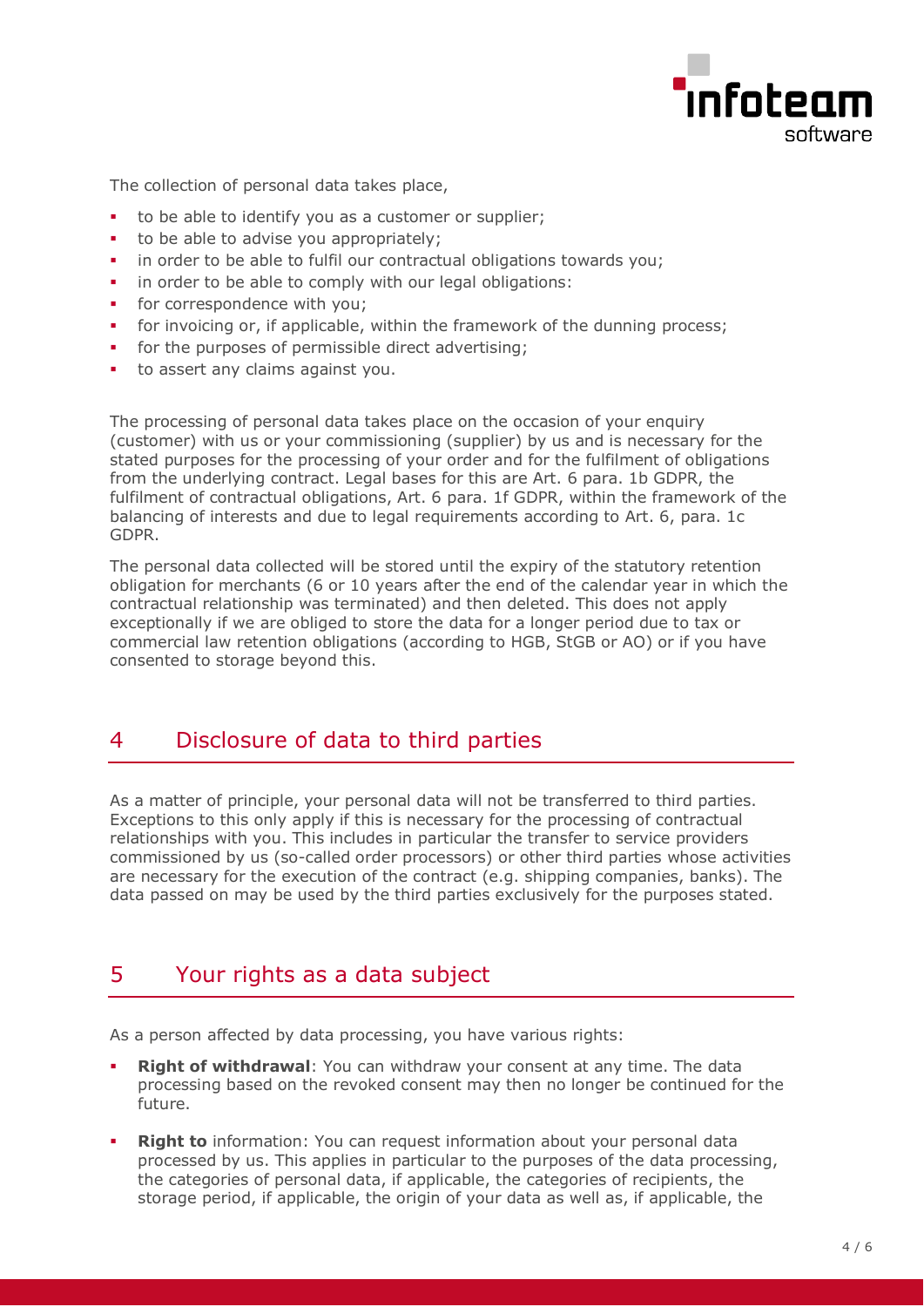

existence of automated decision-making including profiling and, if applicable, meaningful information on its details.

- **Right of rectification**: You can request the correction of incorrect or the completion of your personal data stored by us.
- **Right to erasure**: You may request the erasure of your personal data stored by us, insofar as its processing is not **necessary for** the exercise of the right to freedom of expression and information, for the fulfilment of a legal obligation, for reasons of public interest or for the **assertion, exercise or defence of legal claims.**
- **Right to restriction of processing**: You may request the restriction of the processing of your personal data if you dispute the accuracy of the data or if the processing of the data is unlawful but you refuse to delete it. You also have this right if we no longer need the data but you need it to assert, exercise or defend legal claims. Furthermore, you have this right if you have objected to the processing of your personal data.
- **Right to data portability**: You can request that we transfer the personal data you have provided to us in a structured, common and machine-readable format. Alternatively, you may request the direct transfer of the personal data you have provided to us to another controller, where this is possible.
- **Right to** complain **(complaints office):** You have the right to complain about the processing of personal data by us to a data protection supervisory authority, e.g. if you believe that we are processing your personal data in an unlawful manner.

Our competent data protection supervisory authority is:

Bayerisches Landesamt für Datenschutzaufsicht (BayLDA) Promenade 18, 91522 Ansbach, Germany Telephone : +49 (0) 981 180093-0, E-Mail: poststelle@lda.bayern.de

# <span id="page-4-0"></span>6 Your right to object

If we process your personal data on the basis of a legitimate interest, you have the right to object to this processing. If you wish to exercise your right to object, a notification in text form is sufficient. You are therefore welcome to write to us, send a fax or contact us by e-mail. You can find our contact details under point 1 of this data protection notice.

# <span id="page-4-1"></span>7 Data processing online

Certain personal data, including the IP address of website visitors, is also processed via our website at www. infoteam.de. Supplementary data protection information can therefore be found online at www.infoteam.de/datenschutz.